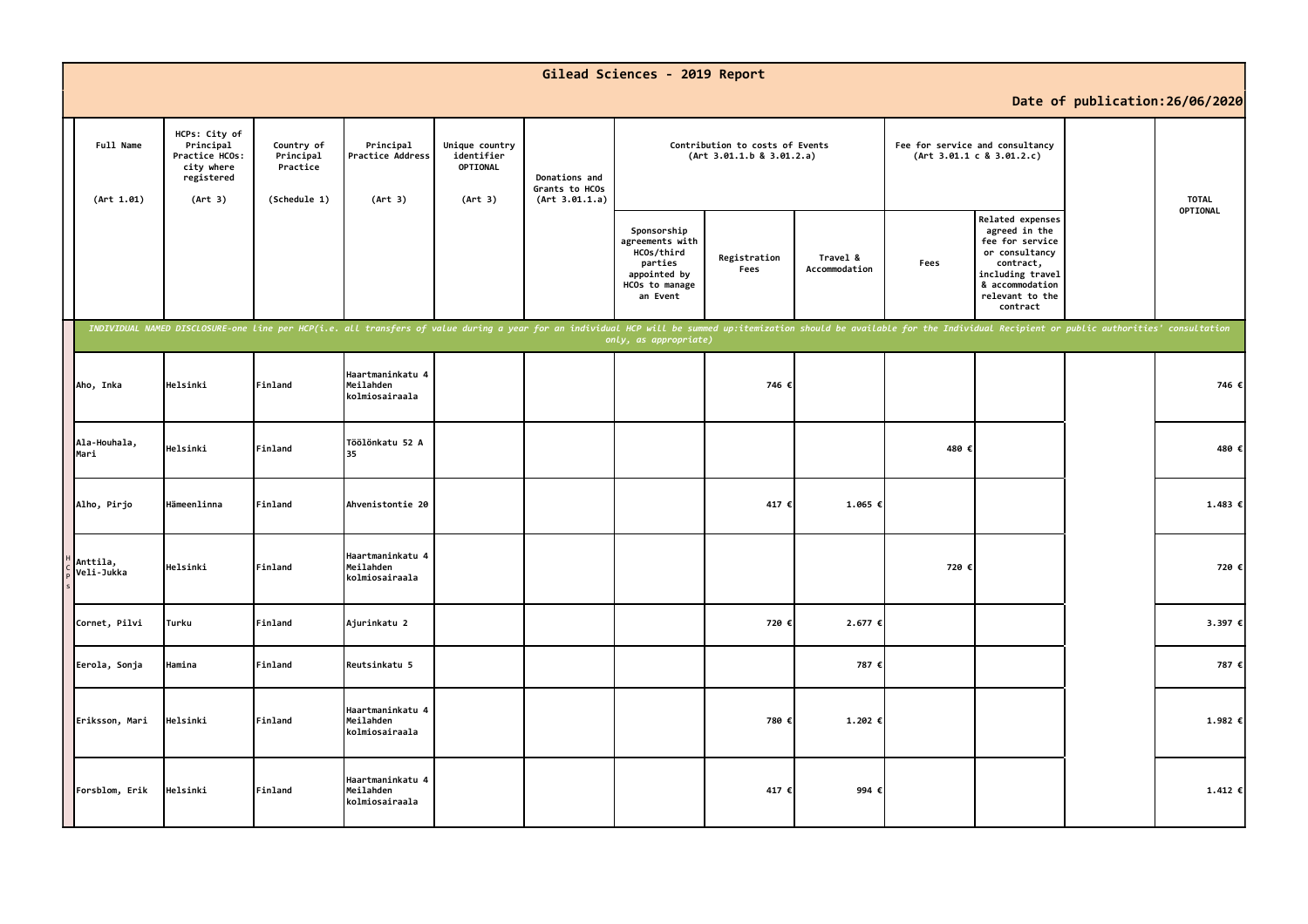| Full Name<br>(Art 1.01)    | HCPs: City of<br>Principal<br>Practice HCOs:<br>city where<br>registered<br>(Art 3) | Country of<br>Principal<br>Practice<br>(Schedule 1) | Principal<br>Practice Address<br>(Art 3)                                                                                                                                                                                       | Unique country<br>identifier<br>OPTIONAL<br>(Art 3) | Donations and<br>Grants to HCOs<br>(Art 3.01.1.a) |                                                                                                       | Contribution to costs of Events<br>(Art 3.01.1.b 8 3.01.2.a) |                           |         | Fee for service and consultancy<br>(Art 3.01.1 c 8 3.01.2.c)                                                                                              | <b>TOTAL</b> |
|----------------------------|-------------------------------------------------------------------------------------|-----------------------------------------------------|--------------------------------------------------------------------------------------------------------------------------------------------------------------------------------------------------------------------------------|-----------------------------------------------------|---------------------------------------------------|-------------------------------------------------------------------------------------------------------|--------------------------------------------------------------|---------------------------|---------|-----------------------------------------------------------------------------------------------------------------------------------------------------------|--------------|
|                            |                                                                                     |                                                     |                                                                                                                                                                                                                                |                                                     |                                                   | Sponsorship<br>agreements with<br>HCOs/third<br>parties<br>appointed by<br>HCOs to manage<br>an Event | Registration<br>Fees                                         | Travel &<br>Accommodation | Fees    | Related expenses<br>agreed in the<br>fee for service<br>or consultancy<br>contract,<br>including travel<br>& accommodation<br>relevant to the<br>contract | OPTIONAL     |
|                            |                                                                                     |                                                     | INDIVIDUAL NAMED DISCLOSURE-one line per HCP(i.e. all transfers of value during a year for an individual HCP will be summed up:itemization should be available for the Individual Recipient or public authorities' consultatio |                                                     |                                                   | only, as appropriate)                                                                                 |                                                              |                           |         |                                                                                                                                                           |              |
| Hanttu, Anna               | Helsinki                                                                            | Finland                                             | Haartmaninkatu 4<br>Meilahden<br>kolmiosairaala                                                                                                                                                                                |                                                     |                                                   |                                                                                                       | 530 €                                                        | 1.566 €                   |         |                                                                                                                                                           | 2.096€       |
| Harjunpää,<br>Anneli       | Kotka                                                                               | Finland                                             | Kotkantie 41                                                                                                                                                                                                                   |                                                     |                                                   |                                                                                                       | 780 €                                                        | 1.222 €                   |         |                                                                                                                                                           | 2.002 €      |
| Hirvioja, Tiina            | Turku                                                                               | Finland                                             | Joukahaisenkatu                                                                                                                                                                                                                |                                                     |                                                   |                                                                                                       | 530 €                                                        | 1.456 €                   |         |                                                                                                                                                           | 1.986 €      |
| Honkonen, Krista Jyväskylä |                                                                                     | Finland                                             | Keskussairaalant<br>ie 19                                                                                                                                                                                                      |                                                     |                                                   |                                                                                                       |                                                              | 540 €                     |         |                                                                                                                                                           | 540 €        |
| Itälä-Remes,<br>Maija      | <b>Turku</b>                                                                        | Finland                                             | Hämeentie 11                                                                                                                                                                                                                   |                                                     |                                                   |                                                                                                       |                                                              | 540 €                     |         |                                                                                                                                                           | 540 €        |
| Jalava-Karvinen,<br>Päivi  | Turku                                                                               | Finland                                             | Hämeentie 11<br>rakennus 18<br>T-sairaala                                                                                                                                                                                      |                                                     |                                                   |                                                                                                       | 780€                                                         | 1.634€                    |         |                                                                                                                                                           | 2.414 ∈      |
| Jantunen, Esa              | Joensuu                                                                             | Finland                                             | Tikkamäentie 16                                                                                                                                                                                                                |                                                     |                                                   |                                                                                                       | 610 €                                                        | 1.560€                    |         |                                                                                                                                                           | $2.170$ +    |
| Karihtala,<br>Kristiina    | Hus                                                                                 | Finland                                             | Paciuksenkatu 3                                                                                                                                                                                                                |                                                     |                                                   |                                                                                                       | 610 €                                                        | 1.469€                    |         |                                                                                                                                                           | 2.079        |
| Kivelä, Pia                | Helsinki                                                                            | Finland                                             | Kotipolku 9                                                                                                                                                                                                                    |                                                     |                                                   |                                                                                                       | 746 €                                                        |                           | 1.050 € | 670€                                                                                                                                                      | 2.466 €      |
| Koskela, Kari              | Turku                                                                               | Finland                                             | Kunnallissairaal<br>antie 20                                                                                                                                                                                                   |                                                     |                                                   |                                                                                                       | 385 €                                                        | $1.558$ €                 |         |                                                                                                                                                           | 1.943 €      |
| Kuittinen, Outi            | Kuopio                                                                              | Finland                                             | Puijonlaaksontie                                                                                                                                                                                                               |                                                     |                                                   |                                                                                                       | 892€                                                         | 2.003€                    |         |                                                                                                                                                           | 2.895 €      |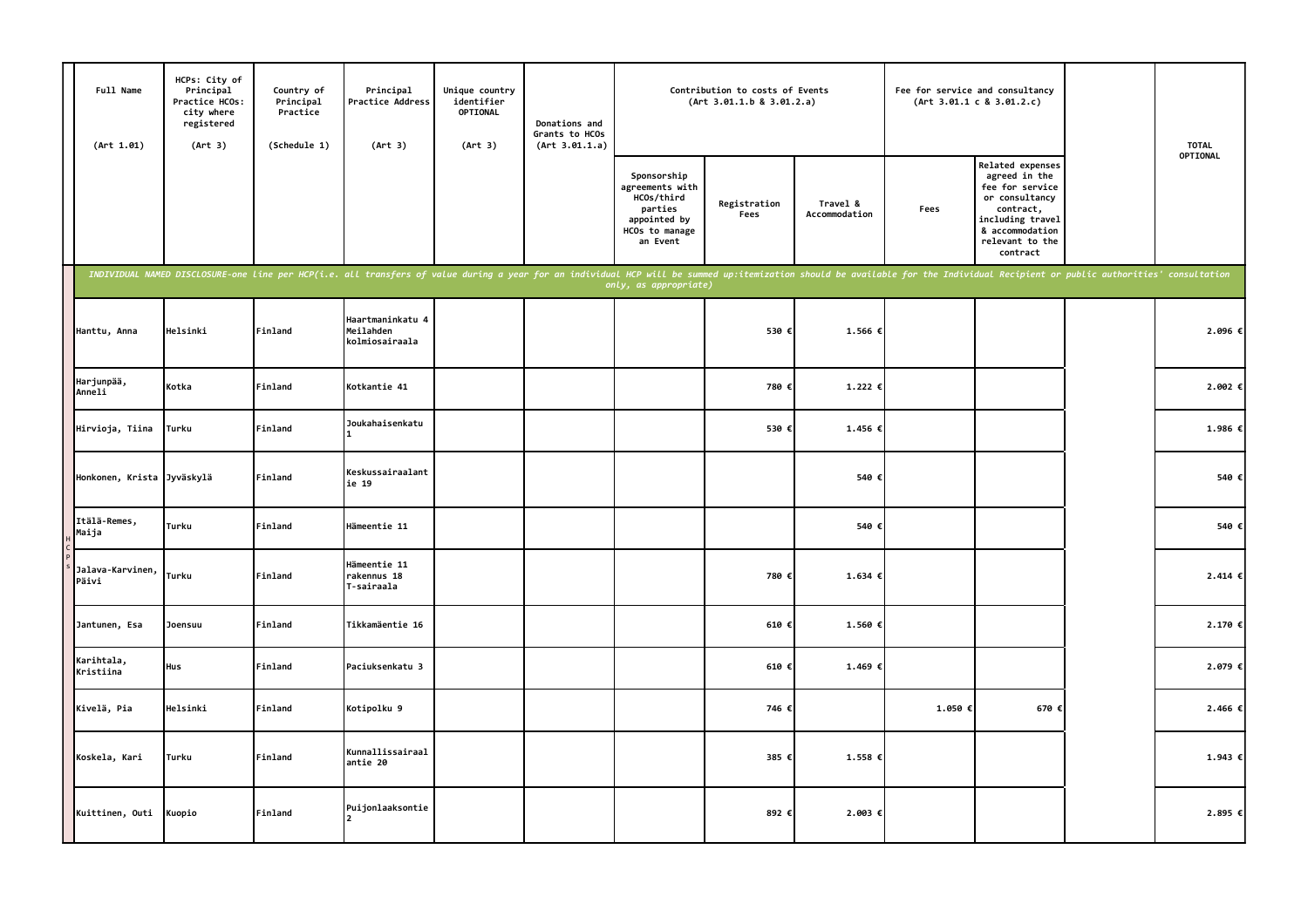| Full Name<br>(Art 1.01)  | HCPs: City of<br>Principal<br>Practice HCOs:<br>city where<br>registered<br>(Art 3) | Country of<br>Principal<br>Practice<br>(Schedule 1) | Principal<br>Practice Address<br>(Art 3)                                                                                                                                                                                       | Unique country<br>identifier<br>OPTIONAL<br>(Art 3) | Donations and<br>Grants to HCOs<br>(Art 3.01.1.a) |                                                                                                       | Contribution to costs of Events<br>(Art 3.01.1.b 8 3.01.2.a) |                           | Fee for service and consultancy<br>(Art 3.01.1 c 8 3.01.2.c) |                                                                                                                                                                  | <b>TOTAL</b>     |
|--------------------------|-------------------------------------------------------------------------------------|-----------------------------------------------------|--------------------------------------------------------------------------------------------------------------------------------------------------------------------------------------------------------------------------------|-----------------------------------------------------|---------------------------------------------------|-------------------------------------------------------------------------------------------------------|--------------------------------------------------------------|---------------------------|--------------------------------------------------------------|------------------------------------------------------------------------------------------------------------------------------------------------------------------|------------------|
|                          |                                                                                     |                                                     |                                                                                                                                                                                                                                |                                                     |                                                   | Sponsorship<br>agreements with<br>HCOs/third<br>parties<br>appointed by<br>HCOs to manage<br>an Event | Registration<br>Fees                                         | Travel &<br>Accommodation | Fees                                                         | <b>Related expenses</b><br>agreed in the<br>fee for service<br>or consultancy<br>contract,<br>including travel<br>& accommodation<br>relevant to the<br>contract | OPTIONAL         |
|                          |                                                                                     |                                                     | INDIVIDUAL NAMED DISCLOSURE-one line per HCP(i.e. all transfers of value during a year for an individual HCP will be summed up:itemization should be available for the Individual Recipient or public authorities' consultatio |                                                     |                                                   | only, as appropriate)                                                                                 |                                                              |                           |                                                              |                                                                                                                                                                  |                  |
| Kuusalo, Laura           | Turku                                                                               | Finland                                             | Kiinamyllynkatu<br>4-8 A-sairaala                                                                                                                                                                                              |                                                     |                                                   |                                                                                                       |                                                              | 586 €                     |                                                              |                                                                                                                                                                  | 586 €            |
| Lehtonen, Päivi          | Lappeenranta                                                                        | Finland                                             | Valto Käkelän<br>katu 1                                                                                                                                                                                                        |                                                     |                                                   |                                                                                                       | 610 €                                                        | 1.291 €                   |                                                              |                                                                                                                                                                  | 1.901 €          |
| Leinonen, Maria          | Hus                                                                                 | Finland                                             | Paciuksenkatu 3                                                                                                                                                                                                                |                                                     |                                                   |                                                                                                       | 1.220€                                                       | 2.245 €                   |                                                              |                                                                                                                                                                  | $3.465 \text{ }$ |
| Leppä, Sirpa             | Hus                                                                                 | Finland                                             | Paciuksenkatu 3                                                                                                                                                                                                                |                                                     |                                                   |                                                                                                       |                                                              | 100 €                     |                                                              |                                                                                                                                                                  | 100 €            |
| Marttila-Vaara,<br>Minna | Turku                                                                               | Finland                                             | Hämeentie 11<br>rakennus 18<br>T-sairaala                                                                                                                                                                                      |                                                     |                                                   |                                                                                                       |                                                              | 498 €                     |                                                              |                                                                                                                                                                  | 498 €            |
| Nieminen, Arto           | Oulu                                                                                | Finland                                             | Kajaanintie 50                                                                                                                                                                                                                 |                                                     |                                                   |                                                                                                       |                                                              | 462 €                     |                                                              |                                                                                                                                                                  | 462 €            |
| Nyländen, Pirkko Kemi    |                                                                                     | Finland                                             | Kauppakatu 25                                                                                                                                                                                                                  |                                                     |                                                   |                                                                                                       |                                                              | 589€                      |                                                              |                                                                                                                                                                  | 589 €            |
| Nystrand, Ilja           | Pietarsaari                                                                         | Finland                                             | Kolpintie 7                                                                                                                                                                                                                    |                                                     |                                                   |                                                                                                       | 1.220€                                                       | 2.220€                    |                                                              |                                                                                                                                                                  | 3.441 €          |
| Oittinen, Jemina Turku   |                                                                                     | Finland                                             | Kiinamyllynkatu<br>4-8 rakennus 3                                                                                                                                                                                              |                                                     |                                                   |                                                                                                       |                                                              | 561 €                     |                                                              |                                                                                                                                                                  | 561 €            |
| Oksanen, Juha            | Porvoo                                                                              | Finland                                             | Sairaalantie 2                                                                                                                                                                                                                 |                                                     |                                                   |                                                                                                       |                                                              |                           | 960€                                                         | 130 €                                                                                                                                                            | 1.090 €          |
| Oksanen, Pia             | Tampere                                                                             | Finland                                             | Teiskontie 35 TA                                                                                                                                                                                                               |                                                     |                                                   |                                                                                                       | 800€                                                         | 693 €                     |                                                              |                                                                                                                                                                  | 1.493 €          |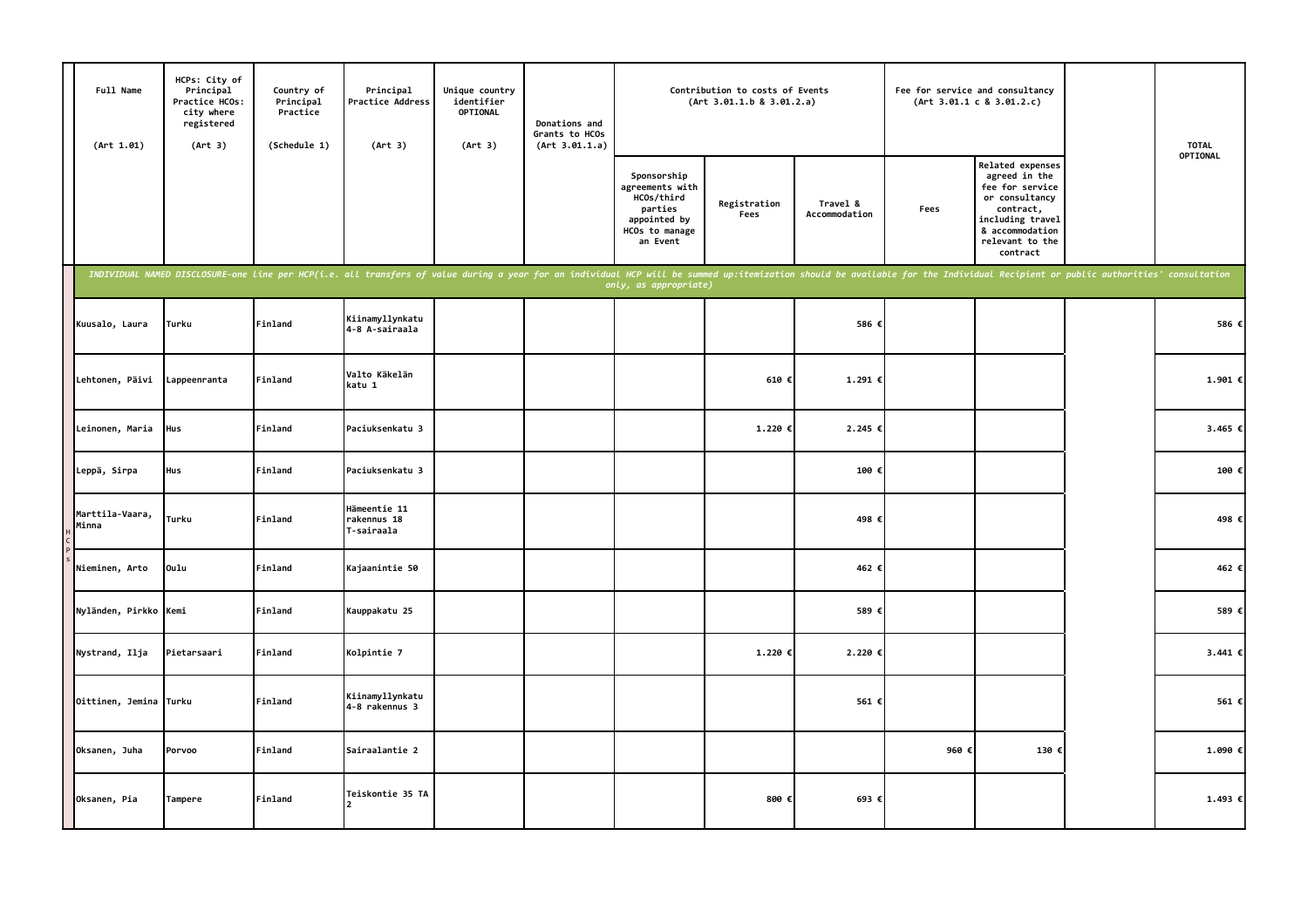| Full Name<br>(Art 1.01)    | HCPs: City of<br>Principal<br>Practice HCOs:<br>city where<br>registered<br>(Art 3) | Country of<br>Principal<br>Practice<br>(Schedule 1) | Principal<br>Practice Address<br>(Art 3)                                                                                                                                                                                       | Unique country<br>identifier<br>OPTIONAL<br>(Art 3) | Donations and<br>Grants to HCOs<br>(Art 3.01.1.a) |                                                                                                       | Contribution to costs of Events<br>(Art 3.01.1.b 8 3.01.2.a) |                           |         | Fee for service and consultancy<br>(Art 3.01.1 c 8 3.01.2.c)                                                                                              | <b>TOTAL</b> |
|----------------------------|-------------------------------------------------------------------------------------|-----------------------------------------------------|--------------------------------------------------------------------------------------------------------------------------------------------------------------------------------------------------------------------------------|-----------------------------------------------------|---------------------------------------------------|-------------------------------------------------------------------------------------------------------|--------------------------------------------------------------|---------------------------|---------|-----------------------------------------------------------------------------------------------------------------------------------------------------------|--------------|
|                            |                                                                                     |                                                     |                                                                                                                                                                                                                                |                                                     |                                                   | Sponsorship<br>agreements with<br>HCOs/third<br>parties<br>appointed by<br>HCOs to manage<br>an Event | Registration<br>Fees                                         | Travel &<br>Accommodation | Fees    | Related expenses<br>agreed in the<br>fee for service<br>or consultancy<br>contract,<br>including travel<br>& accommodation<br>relevant to the<br>contract | OPTIONAL     |
|                            |                                                                                     |                                                     | INDIVIDUAL NAMED DISCLOSURE-one line per HCP(i.e. all transfers of value during a year for an individual HCP will be summed up:itemization should be available for the Individual Recipient or public authorities' consultatio |                                                     |                                                   | only, as appropriate)                                                                                 |                                                              |                           |         |                                                                                                                                                           |              |
| Oksi, Jarmo                | Turku                                                                               | Finland                                             | Hämeentie 11<br>rakennus 18<br>T-sairaala                                                                                                                                                                                      |                                                     |                                                   |                                                                                                       | 417 €                                                        | 1.631 €                   |         |                                                                                                                                                           | 2.048 €      |
| 011ikainen,<br>Hanna-Kaisa | Pori                                                                                | Finland                                             | Sairaalantie 3                                                                                                                                                                                                                 |                                                     |                                                   |                                                                                                       | 892€                                                         | 2.946 €                   |         |                                                                                                                                                           | 3.838 €      |
| Partanen, Terhi            | Oulu                                                                                | Finland                                             | Kajaanintie 50                                                                                                                                                                                                                 |                                                     |                                                   |                                                                                                       | 947 €                                                        | 2.606 €                   |         |                                                                                                                                                           | 3.554 €      |
| Pasanen, Annika            | Hus                                                                                 | Finland                                             | Paciuksenkatu 3                                                                                                                                                                                                                |                                                     |                                                   |                                                                                                       | 892 €                                                        | 1.904 €                   | 1.800 € | 96 €                                                                                                                                                      | 4.692 €      |
| Peurala, Emmi              | Hus                                                                                 | Finland                                             | Haartmaninkatu 4                                                                                                                                                                                                               |                                                     |                                                   |                                                                                                       | 610 €                                                        | 1.469 €                   |         |                                                                                                                                                           | 2.079 €      |
| Pietikäinen,<br>Risto      | Kotka                                                                               | Finland                                             | Kotkantie 41                                                                                                                                                                                                                   |                                                     |                                                   |                                                                                                       | 1.137 €                                                      | 3.751 €                   | 720 €   |                                                                                                                                                           | 5.609 €      |
| Pollari,<br>Marjukka       | Tampere                                                                             | Finland                                             | Teiskontie 35<br>Radius-rakennus                                                                                                                                                                                               |                                                     |                                                   |                                                                                                       | 892 €                                                        | 1.550 €                   |         |                                                                                                                                                           | $2.442 \in$  |
| Puusti, Emmi               | Oulu                                                                                | Finland                                             | Kajaanintie 50                                                                                                                                                                                                                 |                                                     |                                                   |                                                                                                       | 780 €                                                        | 1.300 €                   |         |                                                                                                                                                           | 2.080 €      |
| Rautiainen,<br>Henna       | Espoo                                                                               | Finland                                             | <b>Turuntie 150</b>                                                                                                                                                                                                            |                                                     |                                                   |                                                                                                       |                                                              |                           | 380 €   |                                                                                                                                                           | 380 €        |
| Rissanen, Sari             | Espoo                                                                               | Finland                                             | Leppävaarankatu<br>10                                                                                                                                                                                                          |                                                     |                                                   |                                                                                                       |                                                              | 719 €                     |         |                                                                                                                                                           | 719 €        |
| Salminen, Kimmo            | Turku                                                                               | Finland                                             | Kiinamyllynkatu<br>$4 - 8$                                                                                                                                                                                                     |                                                     |                                                   |                                                                                                       |                                                              | 310 €                     |         |                                                                                                                                                           | 310 €        |
| Sikiö, Anu                 | Jyväskylä                                                                           | Finland                                             | Keskussairaalant<br>ie 19                                                                                                                                                                                                      |                                                     |                                                   |                                                                                                       | 610 €                                                        | 1.987 €                   |         |                                                                                                                                                           | 2.597 €      |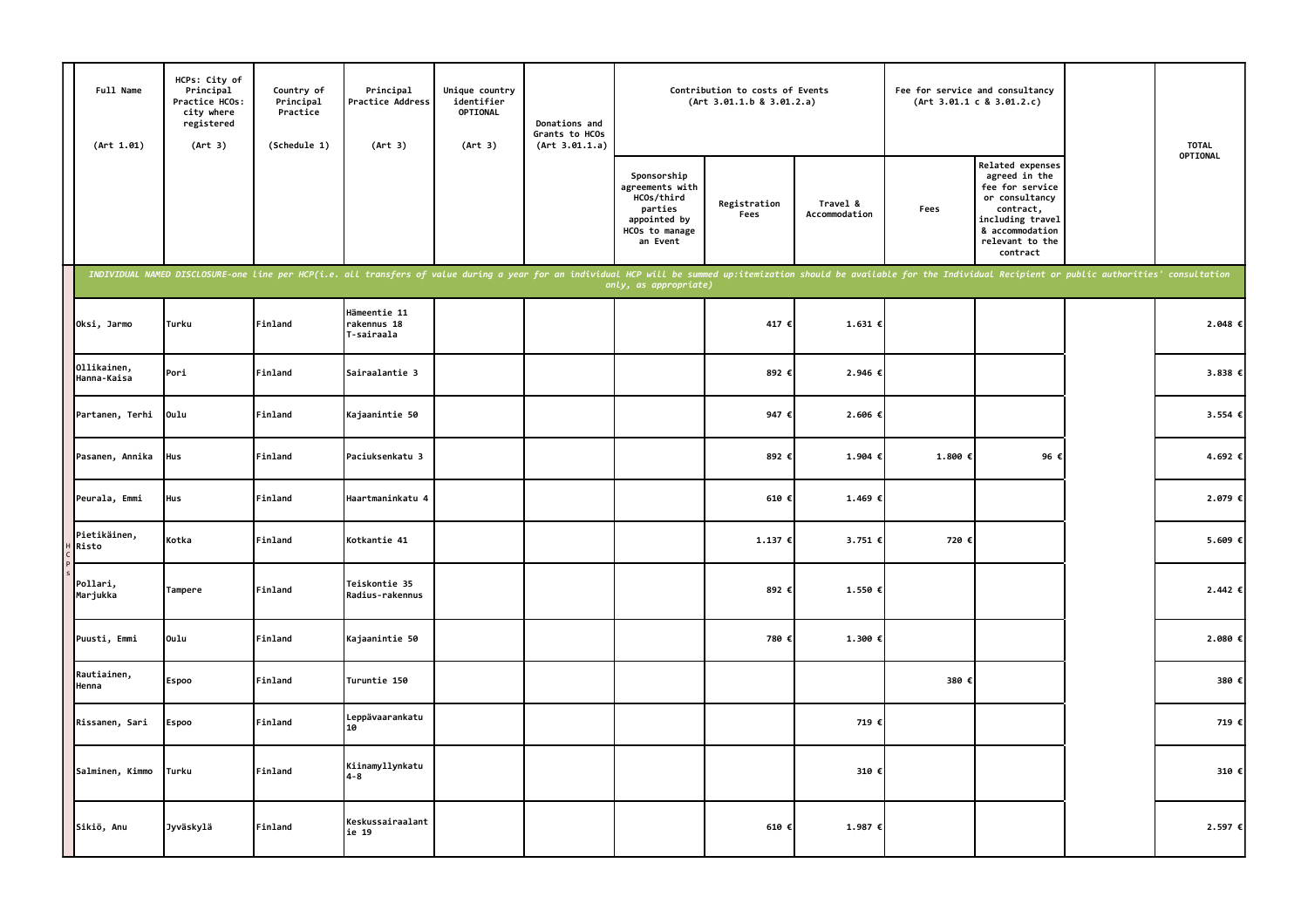| Full Name<br>(Art 1.01)   | HCPs: City of<br>Principal<br>Practice HCOs:<br>city where<br>registered<br>(Art 3) | Country of<br>Principal<br>Practice<br>(Schedule 1) | Principal<br>Practice Address<br>(Art 3)                                                                                                                                                                                       | Unique country<br>identifier<br>OPTIONAL<br>(Art 3) | Donations and<br>Grants to HCOs<br>(Art 3.01.1.a) |                                                                                                       | Contribution to costs of Events<br>(Art 3.01.1.b 8 3.01.2.a) |                           | Fee for service and consultancy<br>(Art 3.01.1 c 8 3.01.2.c) |                                                                                                                                                           | <b>TOTAL</b> |
|---------------------------|-------------------------------------------------------------------------------------|-----------------------------------------------------|--------------------------------------------------------------------------------------------------------------------------------------------------------------------------------------------------------------------------------|-----------------------------------------------------|---------------------------------------------------|-------------------------------------------------------------------------------------------------------|--------------------------------------------------------------|---------------------------|--------------------------------------------------------------|-----------------------------------------------------------------------------------------------------------------------------------------------------------|--------------|
|                           |                                                                                     |                                                     |                                                                                                                                                                                                                                |                                                     |                                                   | Sponsorship<br>agreements with<br>HCOs/third<br>parties<br>appointed by<br>HCOs to manage<br>an Event | Registration<br>Fees                                         | Travel &<br>Accommodation | Fees                                                         | Related expenses<br>agreed in the<br>fee for service<br>or consultancy<br>contract,<br>including travel<br>& accommodation<br>relevant to the<br>contract | OPTIONAL     |
|                           |                                                                                     |                                                     | INDIVIDUAL NAMED DISCLOSURE-one line per HCP(i.e. all transfers of value during a year for an individual HCP will be summed up:itemization should be available for the Individual Recipient or public authorities' consultatio |                                                     |                                                   | only, as appropriate)                                                                                 |                                                              |                           |                                                              |                                                                                                                                                           |              |
| Simojoki, Kaarlo Helsinki |                                                                                     | Finland                                             | Ratamestarinkatu<br>7 B                                                                                                                                                                                                        |                                                     |                                                   |                                                                                                       |                                                              | 2.782 €                   |                                                              |                                                                                                                                                           | 2.782 €      |
| Sindén, Tanja             | Turku                                                                               | Finland                                             | Hämeentie 11<br>rakennus 18<br>T-sairaala                                                                                                                                                                                      |                                                     |                                                   |                                                                                                       |                                                              | 569€                      |                                                              |                                                                                                                                                           | 569 €        |
| Sirkeoja, Simo            | Tampere                                                                             | Finland                                             | Teiskontie 35                                                                                                                                                                                                                  |                                                     |                                                   |                                                                                                       | 530 €                                                        | 1.577 €                   |                                                              |                                                                                                                                                           | 2.107 €      |
| Suomalainen,<br>Pekka     | Lappeenranta                                                                        | Finland                                             | Valto Käkelän<br>katu 1                                                                                                                                                                                                        |                                                     |                                                   |                                                                                                       | 780 €                                                        | 1.376€                    |                                                              |                                                                                                                                                           | 2.156 €      |
| Supponen, Jarmo           | Helsinki                                                                            | Finland                                             | Malmin kauppatie<br>8 B 2krs                                                                                                                                                                                                   |                                                     |                                                   |                                                                                                       |                                                              |                           | 480 €                                                        |                                                                                                                                                           | 480 €        |
| Sutinen, Jussi            | Helsinki                                                                            | Finland                                             | Haartmaninkatu 4<br>Meilahden<br>kolmiosairaala                                                                                                                                                                                |                                                     |                                                   |                                                                                                       | 805 €                                                        | 699€                      | 3.160 €                                                      | 79 €                                                                                                                                                      | 4.743 €      |
| Syrjänen, Jaana           | Tampere                                                                             | Finland                                             | Teiskontie 35                                                                                                                                                                                                                  |                                                     |                                                   |                                                                                                       | 780€                                                         | 1.289 €                   |                                                              |                                                                                                                                                           | 2.069 €      |
| Uotinen, Heli             | Hämeenlinna                                                                         | Finland                                             | Ahvenistontie 20                                                                                                                                                                                                               |                                                     |                                                   |                                                                                                       | 892 €                                                        | $1.644$ €                 |                                                              |                                                                                                                                                           | 2.536 €      |
| Viskari, Hanna            | Tampere                                                                             | Finland                                             | Teiskontie 35                                                                                                                                                                                                                  |                                                     |                                                   |                                                                                                       | 417 €                                                        | 1.681 €                   |                                                              |                                                                                                                                                           | 2.098€       |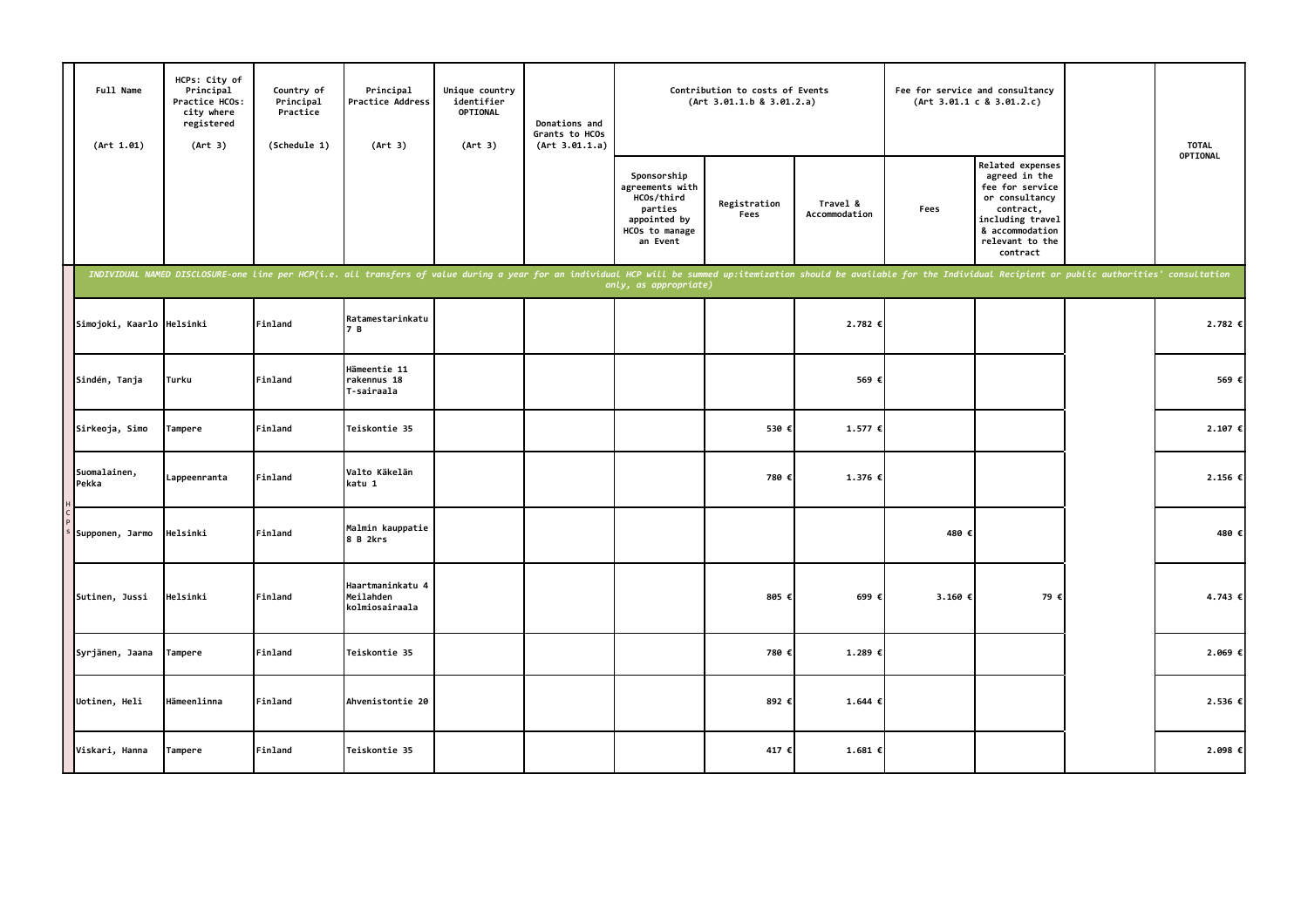|                                                                                                                            | Full Name<br>(Art 1.01)                                 | HCPs: City of<br>Principal<br>Practice HCOs:<br>city where<br>registered<br>(Art 3) | Country of<br>Principal<br>Practice<br>(Schedule 1) | Principal<br><b>Practice Address</b><br>(Art 3)                                                                                                                                                                                | Unique country<br>identifier<br>OPTIONAL<br>(Art 3) | Donations and<br>Grants to HCOs<br>(Art 3.01.1.a) |                                                                                                          | Contribution to costs of Events<br>(Art 3.01.1.b 8 3.01.2.a) |                           | Fee for service and consultancy | (Art 3.01.1 c 8 3.01.2.c)                                                                                                                                 | <b>TOTAL</b><br>OPTIONAL |
|----------------------------------------------------------------------------------------------------------------------------|---------------------------------------------------------|-------------------------------------------------------------------------------------|-----------------------------------------------------|--------------------------------------------------------------------------------------------------------------------------------------------------------------------------------------------------------------------------------|-----------------------------------------------------|---------------------------------------------------|----------------------------------------------------------------------------------------------------------|--------------------------------------------------------------|---------------------------|---------------------------------|-----------------------------------------------------------------------------------------------------------------------------------------------------------|--------------------------|
|                                                                                                                            |                                                         |                                                                                     |                                                     |                                                                                                                                                                                                                                |                                                     |                                                   | Sponsorship<br>agreements with<br>HCOs/third<br>parties<br>appointed by<br>HCOs to manage<br>an Event    | Registration<br>Fees                                         | Travel &<br>Accommodation | Fees                            | Related expenses<br>agreed in the<br>fee for service<br>or consultancy<br>contract,<br>including travel<br>& accommodation<br>relevant to the<br>contract |                          |
|                                                                                                                            |                                                         |                                                                                     |                                                     | INDIVIDUAL NAMED DISCLOSURE-one line per HCP(i.e. all transfers of value during a year for an individual HCP will be summed up:itemization should be available for the Individual Recipient or public authorities' consultatio |                                                     |                                                   | only, as appropriate)                                                                                    |                                                              |                           |                                 |                                                                                                                                                           |                          |
|                                                                                                                            |                                                         |                                                                                     |                                                     |                                                                                                                                                                                                                                |                                                     |                                                   | OTHER, NOT INCLUDED ABOVE-where information cannot be disclosed on an individual basis for legal reasons |                                                              |                           |                                 |                                                                                                                                                           |                          |
|                                                                                                                            |                                                         |                                                                                     |                                                     | Aggregate amount attributable to transfers of value to such Recipients - Art 3.02                                                                                                                                              |                                                     |                                                   |                                                                                                          | 2.820€                                                       | 4.766€                    | 3.225 €                         | 656 €                                                                                                                                                     | $11.468$ €               |
|                                                                                                                            | Number of Recipients in aggregate disclosure - Art 3.02 |                                                                                     |                                                     |                                                                                                                                                                                                                                |                                                     |                                                   |                                                                                                          |                                                              |                           |                                 |                                                                                                                                                           |                          |
| of the number of Recipients included in the aggregate disclosure in the total number<br>of Recipients disclosed - Art 3.02 |                                                         |                                                                                     |                                                     |                                                                                                                                                                                                                                |                                                     |                                                   | 5,26                                                                                                     | 8,77                                                         | 3,51                      | 3,51                            |                                                                                                                                                           |                          |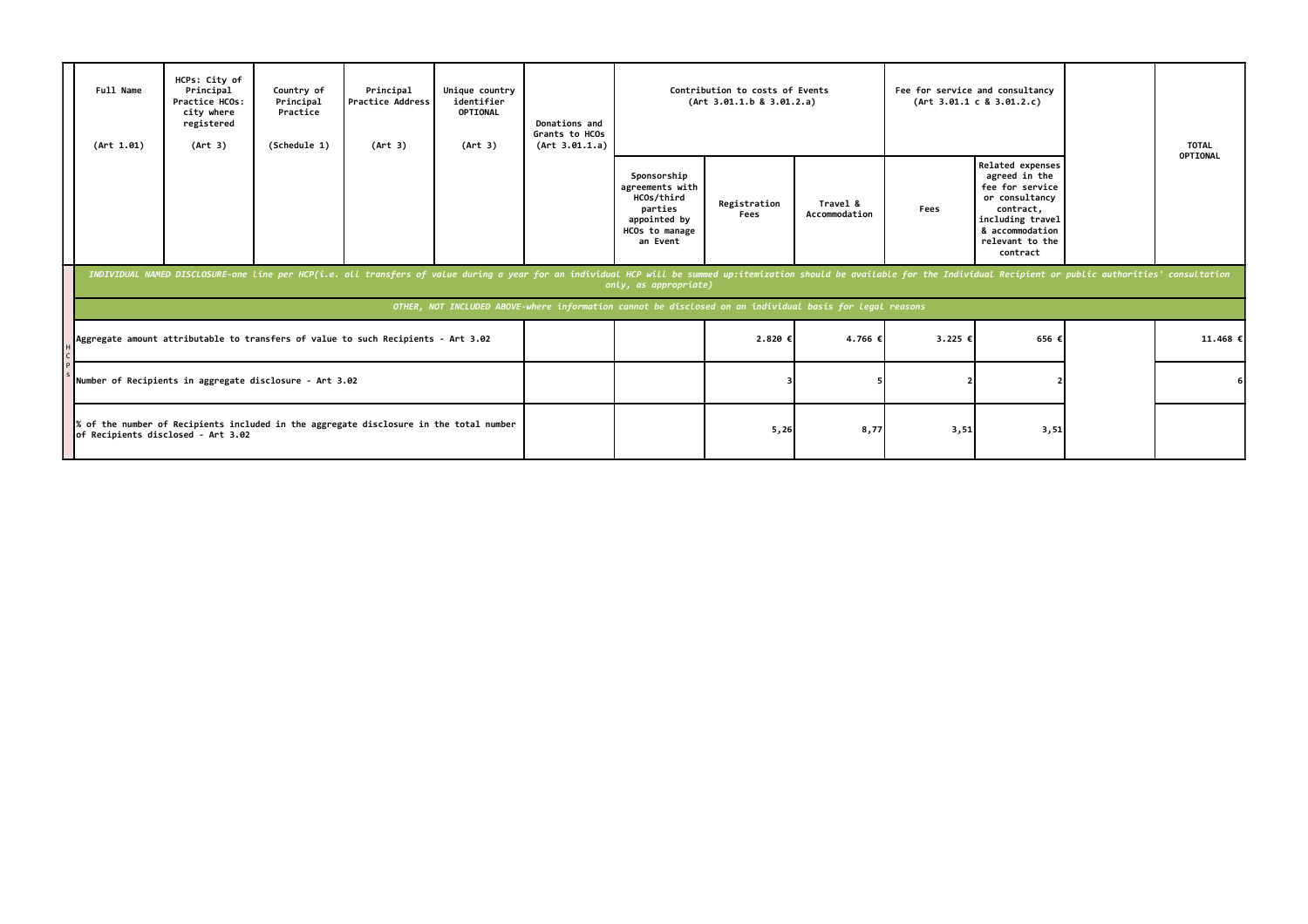| Full Name<br>(Art 1.01)                                                               | HCPs: City of<br>Principal<br>Practice HCOs:<br>city where<br>registered<br>(Art 3) | Country of<br>Principal<br>Practice<br>(Schedule 1) | Principal<br>Practice Address<br>(Art 3)                                                                                                                                                                                       | Unique country<br>identifier<br>OPTIONAL<br>(Art 3) | Donations and<br>Grants to HCOs<br>(Art 3.01.1.a) | Contribution to costs of Events<br>(Art 3.01.1.b 8 3.01.2.a)                                          |                      |                           | Fee for service and consultancy | (Art 3.01.1 c 8 3.01.2.c)                                                                                                                                 | <b>TOTAL</b><br>OPTIONAL |
|---------------------------------------------------------------------------------------|-------------------------------------------------------------------------------------|-----------------------------------------------------|--------------------------------------------------------------------------------------------------------------------------------------------------------------------------------------------------------------------------------|-----------------------------------------------------|---------------------------------------------------|-------------------------------------------------------------------------------------------------------|----------------------|---------------------------|---------------------------------|-----------------------------------------------------------------------------------------------------------------------------------------------------------|--------------------------|
|                                                                                       |                                                                                     |                                                     |                                                                                                                                                                                                                                |                                                     |                                                   | Sponsorship<br>agreements with<br>HCOs/third<br>parties<br>appointed by<br>HCOs to manage<br>an Event | Registration<br>Fees | Travel &<br>Accommodation | Fees                            | Related expenses<br>agreed in the<br>fee for service<br>or consultancy<br>contract,<br>including travel<br>& accommodation<br>relevant to the<br>contract |                          |
|                                                                                       |                                                                                     |                                                     | INDIVIDUAL NAMED DISCLOSURE-one line per HCO(i.e. all transfers of value during a year for an individual HCO will be summed up:itemization should be available for the Individual Recipient or public authorities' consultatio |                                                     |                                                   | only, as appropriate)                                                                                 |                      |                           |                                 |                                                                                                                                                           |                          |
| Aeruginosa Ltd                                                                        | Helsinki                                                                            | Finland                                             | Pohjoinen<br>Hesperiankatu 37<br>A 22                                                                                                                                                                                          |                                                     |                                                   |                                                                                                       |                      |                           | 1.620 €                         | 74 €                                                                                                                                                      | 1.694 €                  |
| <b>Finnish Society</b><br>of Oncology                                                 | Turku                                                                               | Finland                                             | <b>PL 52</b>                                                                                                                                                                                                                   |                                                     |                                                   | 5.500 €                                                                                               |                      |                           |                                 |                                                                                                                                                           | 5.500 €                  |
| Finnish Society<br>of Paediatric<br>Hematology                                        | Oulu                                                                                | Finland                                             | PL 23 Lasten<br>osasto 51                                                                                                                                                                                                      |                                                     |                                                   | 2.000 €                                                                                               |                      |                           |                                 |                                                                                                                                                           | 2.000€                   |
| <b>HYKS Meilahden</b><br>sairaala - HYKS<br>Meilahden<br>sairaala<br>Infektiosairaude | Helsinki                                                                            | Finland                                             | Haartmaninkatu 4<br>Meilahden<br>kolmiosairaala                                                                                                                                                                                |                                                     |                                                   | 744 €                                                                                                 |                      |                           |                                 |                                                                                                                                                           | 744 €                    |
| Infektiotautien<br>tutkimusyhdistys Helsinki<br><b>ITY</b>                            |                                                                                     | Finland                                             | Haartmaninkatu 3<br>PL 21 Haartman<br>instituutti<br>virologiaos                                                                                                                                                               |                                                     |                                                   | 750 €                                                                                                 |                      |                           |                                 |                                                                                                                                                           | 750 €                    |
| Lääketieteellise<br>n mykologian<br>seura                                             | Helsinki                                                                            | Finland                                             | c/o Pentti<br>Kuusela Helsigin<br>yliopisto                                                                                                                                                                                    |                                                     |                                                   | 1.500 €                                                                                               |                      |                           |                                 |                                                                                                                                                           | 1.500€                   |
| Suomen<br>Hematologiset<br>Hoitajat ry                                                | Oulu                                                                                | Finland                                             | Tuomikkotie 8                                                                                                                                                                                                                  |                                                     |                                                   | 800 €                                                                                                 |                      |                           |                                 |                                                                                                                                                           | 800 €                    |
| Suomen<br>Infektiolääkärit<br><b>ry</b>                                               | Helsinki                                                                            | Finland                                             | PL 713 c/o<br>Duodecim                                                                                                                                                                                                         |                                                     |                                                   | 2.600 €                                                                                               |                      |                           |                                 |                                                                                                                                                           | 2.600 €                  |
| Suomen<br>Lääkäriliitto -<br>Suomen<br>Gastroenterologi<br>ayhdistys ry               | Helsinki                                                                            | Finland                                             | PL 713 c/o<br>Duodecim                                                                                                                                                                                                         |                                                     |                                                   | 3.655 €                                                                                               |                      |                           |                                 |                                                                                                                                                           | 3.655 €                  |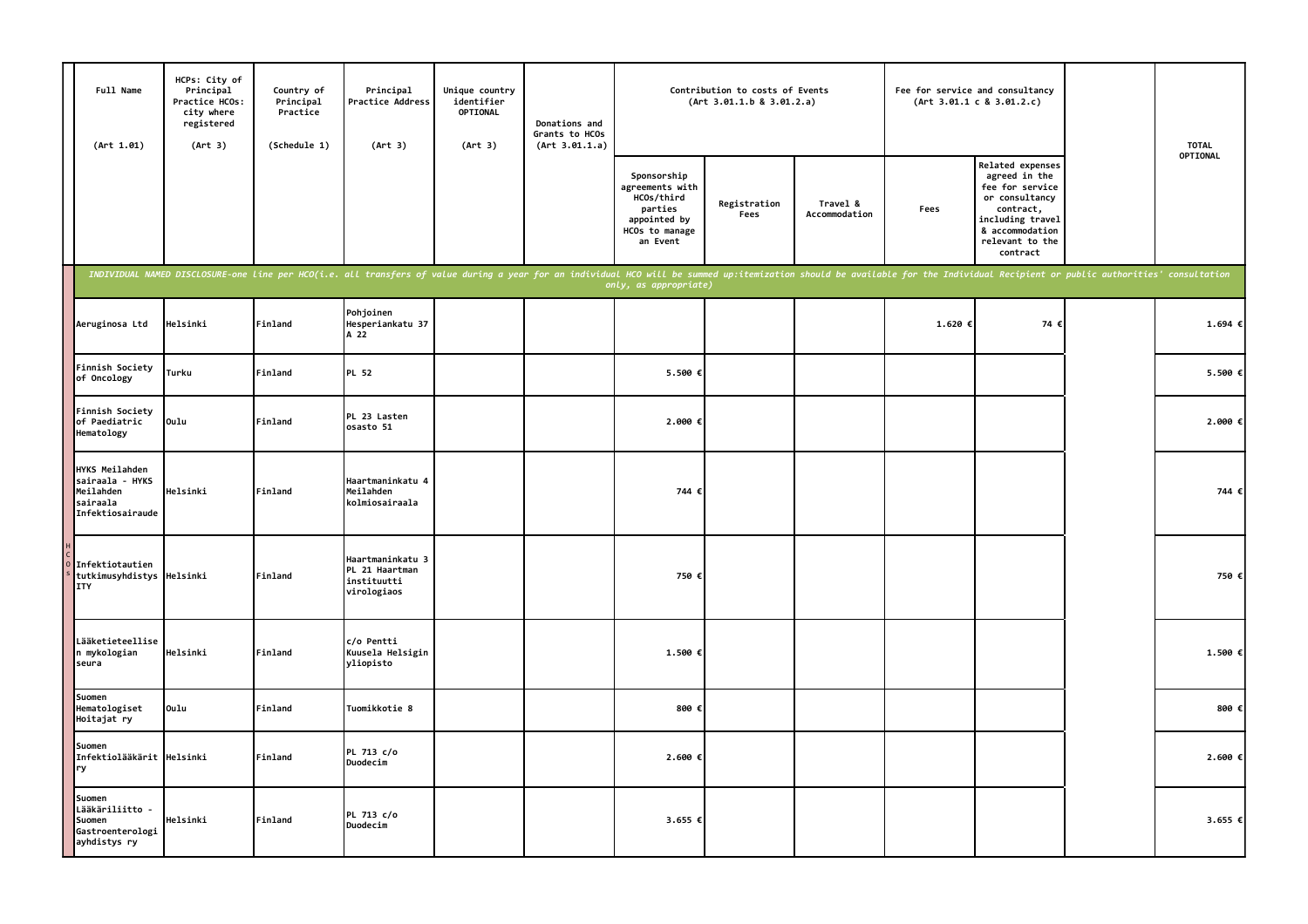|                                                                                                                              | Full Name<br>(Art 1.01)                                                                        | HCPs: City of<br>Principal<br>Practice HCOs:<br>city where<br>registered<br>(Art 3) | Country of<br>Principal<br>Practice<br>(Schedule 1) | Principal<br>Practice Address<br>(Art 3)                                          | Unique country<br>identifier<br>OPTIONAL<br>(Art 3) | Donations and<br>Grants to HCOs<br>(Art 3.01.1.a) |                                                                                                       | Contribution to costs of Events<br>(Art 3.01.1.b 8 3.01.2.a) |                           |      | Fee for service and consultancy<br>(Art 3.01.1 c 8 3.01.2.c)                                                                                              |                                                                                                                                                                                                                                | <b>TOTAL</b>    |
|------------------------------------------------------------------------------------------------------------------------------|------------------------------------------------------------------------------------------------|-------------------------------------------------------------------------------------|-----------------------------------------------------|-----------------------------------------------------------------------------------|-----------------------------------------------------|---------------------------------------------------|-------------------------------------------------------------------------------------------------------|--------------------------------------------------------------|---------------------------|------|-----------------------------------------------------------------------------------------------------------------------------------------------------------|--------------------------------------------------------------------------------------------------------------------------------------------------------------------------------------------------------------------------------|-----------------|
|                                                                                                                              |                                                                                                |                                                                                     |                                                     |                                                                                   |                                                     |                                                   | Sponsorship<br>agreements with<br>HCOs/third<br>parties<br>appointed by<br>HCOs to manage<br>an Event | Registration<br>Fees                                         | Travel &<br>Accommodation | Fees | Related expenses<br>agreed in the<br>fee for service<br>or consultancy<br>contract,<br>including travel<br>& accommodation<br>relevant to the<br>contract |                                                                                                                                                                                                                                | <b>OPTIONAL</b> |
|                                                                                                                              |                                                                                                |                                                                                     |                                                     |                                                                                   |                                                     |                                                   | only, as appropriate)                                                                                 |                                                              |                           |      |                                                                                                                                                           | INDIVIDUAL NAMED DISCLOSURE-one line per HCO(i.e. all transfers of value during a year for an individual HCO will be summed up:itemization should be available for the Individual Recipient or public authorities' consultatio |                 |
|                                                                                                                              | Suomen<br>molekyylilääketi<br>eteen<br>instituutti -<br>Clinical<br>Research<br>institute HUCH | Helsinki                                                                            | <b>Finland</b>                                      | Haartmaninkatu 8                                                                  |                                                     |                                                   | 3.720€                                                                                                |                                                              |                           |      |                                                                                                                                                           |                                                                                                                                                                                                                                | 3.720 €         |
|                                                                                                                              | Varsinais-Suomen<br>shp                                                                        | Turku                                                                               | <b>I</b> Finland                                    | Kiinamyllynkatu<br>4-8                                                            |                                                     |                                                   | 2.000 €                                                                                               |                                                              |                           |      |                                                                                                                                                           |                                                                                                                                                                                                                                | 2.000 €         |
| OTHER, NOT INCLUDED ABOVE-where information cannot be disclosed on an individual basis for legal reasons                     |                                                                                                |                                                                                     |                                                     |                                                                                   |                                                     |                                                   |                                                                                                       |                                                              |                           |      |                                                                                                                                                           |                                                                                                                                                                                                                                |                 |
|                                                                                                                              |                                                                                                |                                                                                     |                                                     | Aggregate amount attributable to transfers of value to such Recipients - Art 3.02 |                                                     |                                                   |                                                                                                       |                                                              |                           |      |                                                                                                                                                           |                                                                                                                                                                                                                                |                 |
| Number of Recipients in aggregate disclosure - Art 3.02                                                                      |                                                                                                |                                                                                     |                                                     |                                                                                   |                                                     |                                                   |                                                                                                       |                                                              |                           |      |                                                                                                                                                           |                                                                                                                                                                                                                                |                 |
| % of the number of Recipients included in the aggregate disclosure in the total number<br>of Recipients disclosed - Art 3.02 |                                                                                                |                                                                                     |                                                     |                                                                                   |                                                     |                                                   |                                                                                                       |                                                              |                           |      |                                                                                                                                                           |                                                                                                                                                                                                                                |                 |